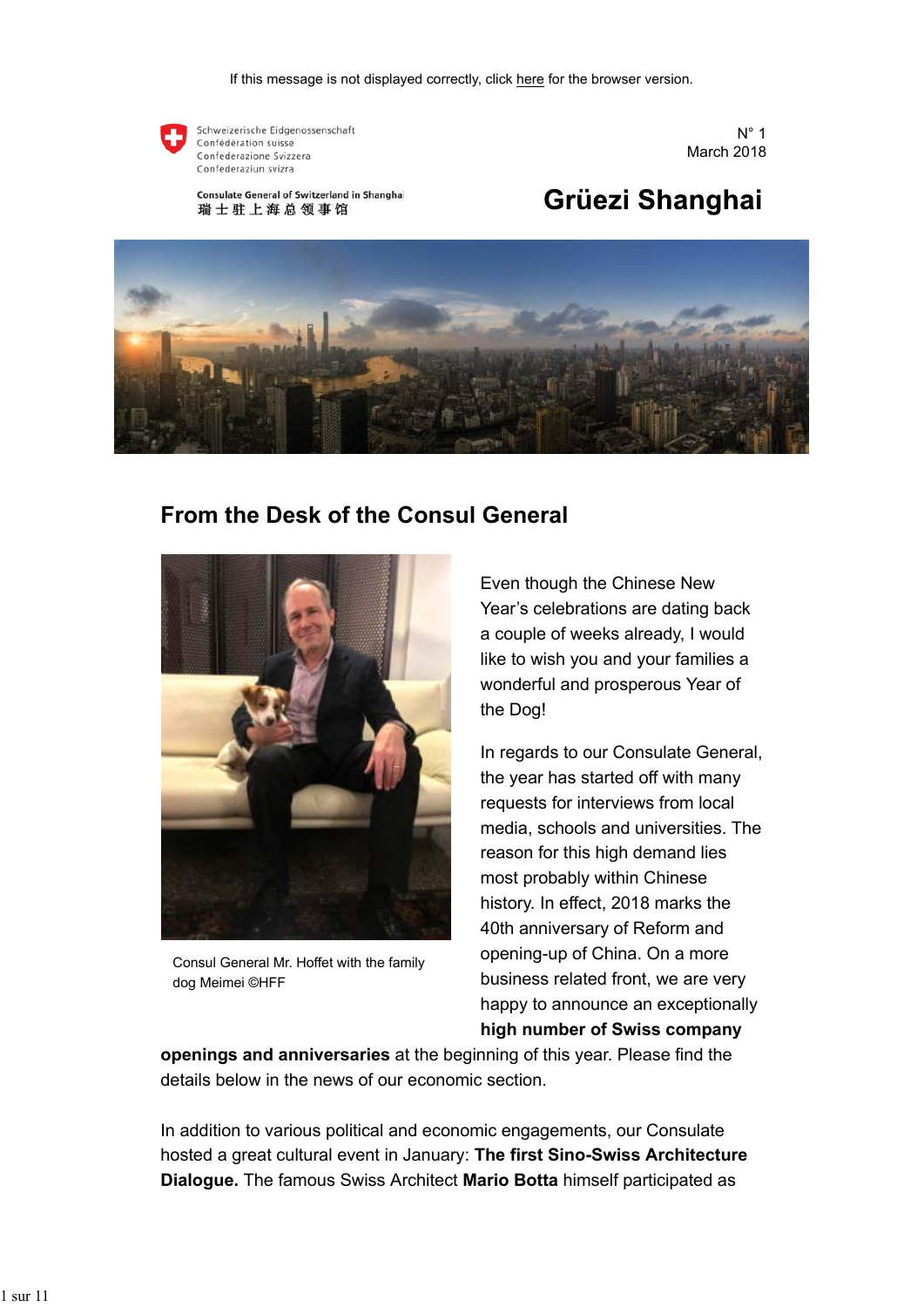keynote speaker, focusing on sustainability and mountain architecture. His highly interesting speech was followed by a discussion among Swiss and Chinese architects, who presented their philosophy and approach on how they combine beautiful architecture and sustainability in their works.

Our team has for once not changed much since the previous newsletter, except for our academic intern. I am pleased to introduce to you Ms. Michelle Fund from Berne, who will be working with us until the end of August 2018.

I sincerely hope you will enjoy reading this Spring issue of the "Grüezi Newsletter" and wish each and every one of you a beautiful Spring season!

Alexander Hoffet

Consul General

#### **CONTENTS**

News from the Consulate General of Switzerland Economic Section Cultural Highlights - Save the dates! Pro Helvetia Shanghai Swiss Business Hub swissnex China SwissCham Shanghai Swiss Centers China Swiss Club Shanghai

### **News from the Consulate General of Switzerland**

## **Chancery News**

### Legalization of Swiss diplomas

This Consulate General is only allowed to legalize diplomas that are **prelegalized** by the Swiss Federal Chancellery (Bundeskanzlei / Chancellerie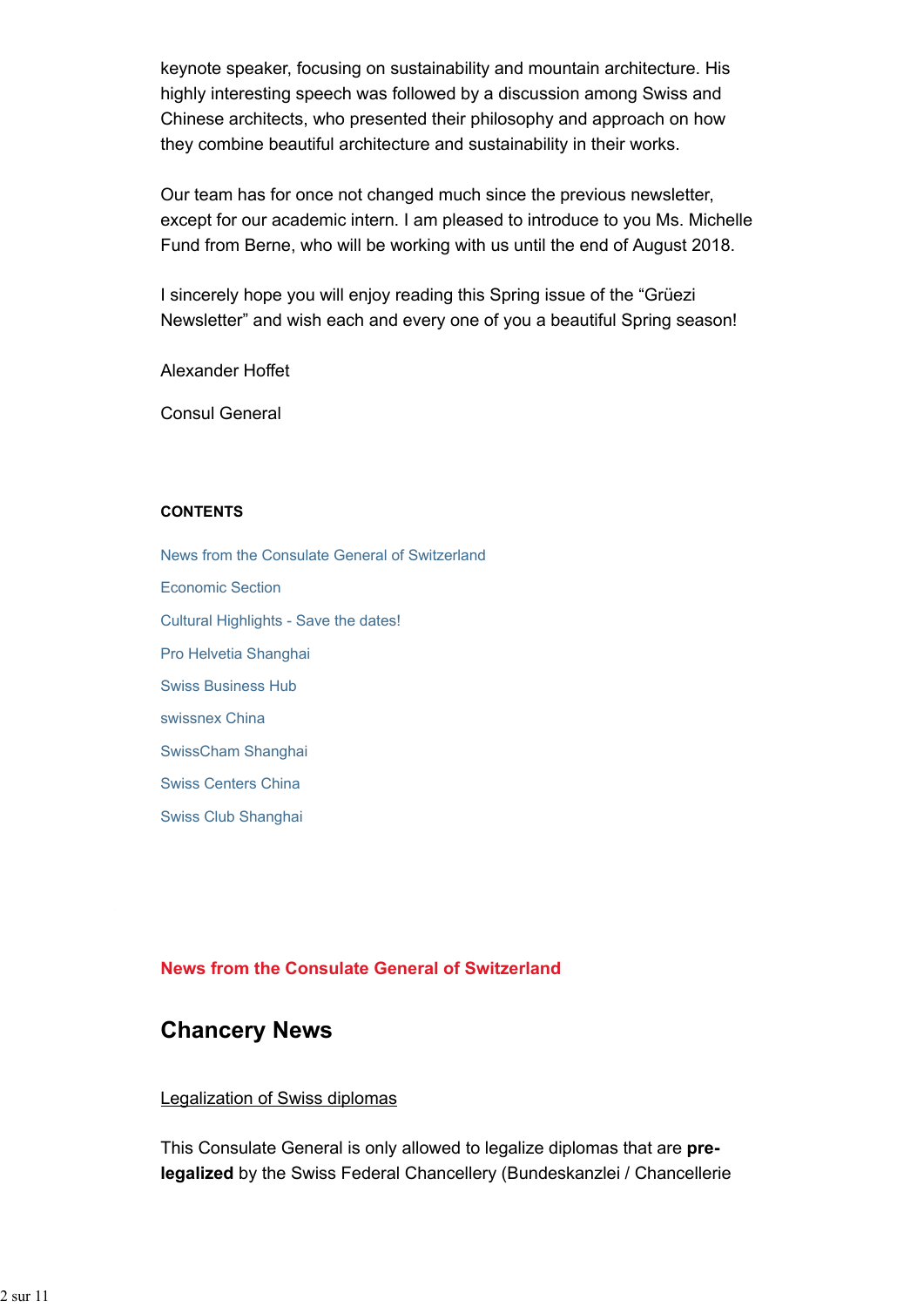Fédérale / Cancelleria Federale) and/or the Cantonal Chancellery (Staatskanzlei / Chancellerie d'Etat / Cancelleria di Stato).

Please **contact the competent Swiss authorities or your school in Switzerland,** that will be able to guide you through the procedure.

For more information about the procedure, and a complete address list of the chancelleries, please consult the following website: Legalisations

### Swiss criminal record excerpts

This Consulate General cannot order a Swiss criminal record extract for you. Please find all the information on **how to obtain the document** on the website of the Federal Office of Justice (FOJ): Swiss criminal record excerpts

Should you need to have this document legalized by this Consulate General, please note that it has to be **legalized by the Federal Chancellery first,** so it's important that you tick the appropriate box during your order. Digitally signed electronic criminal records extracts cannot be authenticated.

# **Summer Offers 2018 OSA**

P Suite Community (1)

Freunden!



Summer offers 2018 ©OSA

The Organisation of the Swiss Abroad offers various opportunities to enjoy Switzerland! Visit the website to discover the upcoming youth summer camps:

swisscommunity.org/youth

# **Michelle Fund – Academic Intern**



Born and raised in Berne, Michelle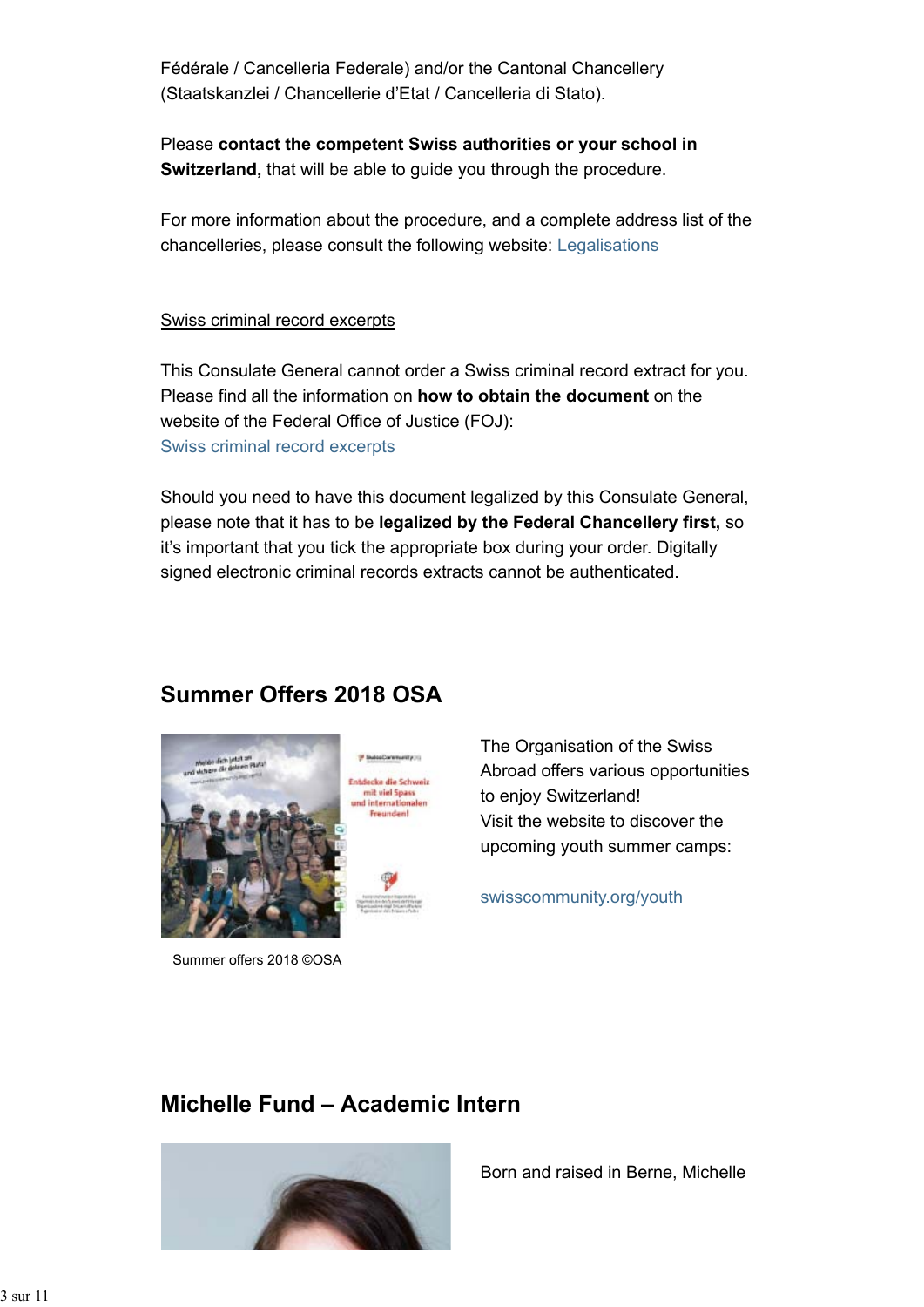

Portrait Michelle Fund ©FUH

absolved her Bachelor in International Affairs at the University of St.Gallen before joining the Consulate this March.

Through a summer exchange program with Peking University in 2015, she first came into contact with China. This awakened her interest in Asia and motivated her to spend an exchange semester at Yonsei University in Seoul, South Korea. Subsequently, she took part in further cultural exchange programs in Indonesia and Taiwan. If not travelling, Michelle is passionate about dancing and exploring culinary highlights.

### **Economic Section**

## **Company Inauguration**



Inauguration of the Endress + Hauser new plant in Suzhou ©Endress + Hauser

The Yangtze Delta Region continues to receive Swiss investment. In 2017, the Consulate had the pleasure to congratulate the grand **opening of five Swiss companies,** including Schenker-Storen in Nantong, Bystronic in Shanghai, Phoenix Mecano in Jiaxing, Ferrum Canning and Centrifuge Technology in Kunshan and EFTEC Automotive Materials in Changshu. Besides,

Givaudan laid the foundation for a new production hub in Changzhou.

According to Chinese horoscope, **Action is the keyword** for Year of the Dog 2018, which is supposed to bring prosperity. At the beginning of the year, Endress+Hauser's new factory started in Suzhou. This March, another two companies will celebrate their inauguration: Forbo Movement Systems in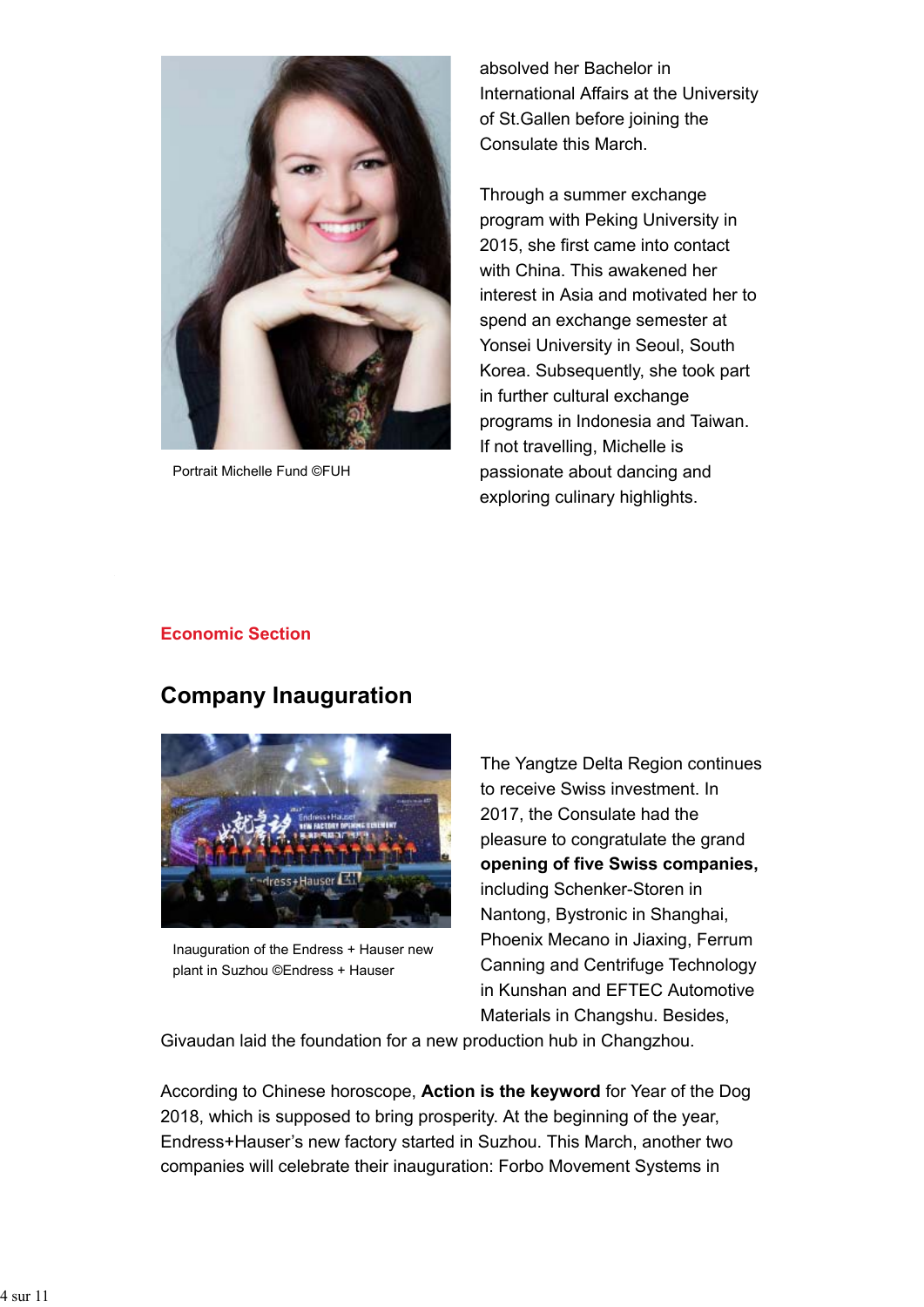Jiaxing and Dec in Shanghai.

All the best for their further development in China.

#### **Cultural Highlights - Save the dates!**

Thursday, March 22, 2018 - Shanghai Theatre Academy

#### **Swiss Contribution to the Francophonie**

In the framework of the the annual celebrations the French language, the Francophonie Festival, our consulate is proud to present two collaboration with our francophone colleagues:

As a part of the "rencontres du cinéma francophone 2018", the **Swiss director Frédéric Favre** will celebrate the **Shanghai premier of his film Encordés** (2017). On March 12, the film will be screened at the Shanghai Theatre Academy.

The praised documentary accompanies three young amateurs participating at the Partouille des Glaciers and draws an impressive parable between the sport event and the actors struggle of life. Watch the trailer of the alpine drama. For more information click here.

Friday, March 23 - 25, 2018

#### **Music Festival "Mars en Folie"**

One of the highlights of the music festival "Mars en Folie" will be the Geneva Indie band Le Roi Angus. With their blend of vintage pop and psychedelic rock, in only two years since their foundation they drew a large attention of the Swiss media. After numerous concerts in renowned Swiss clubs and festivals, they come for the first time to China.

For more information and tickets for the above mentioned events in Shanghai click here

**Pro Helvetia Shanghai**

## **Koqa Beatbox China Tour**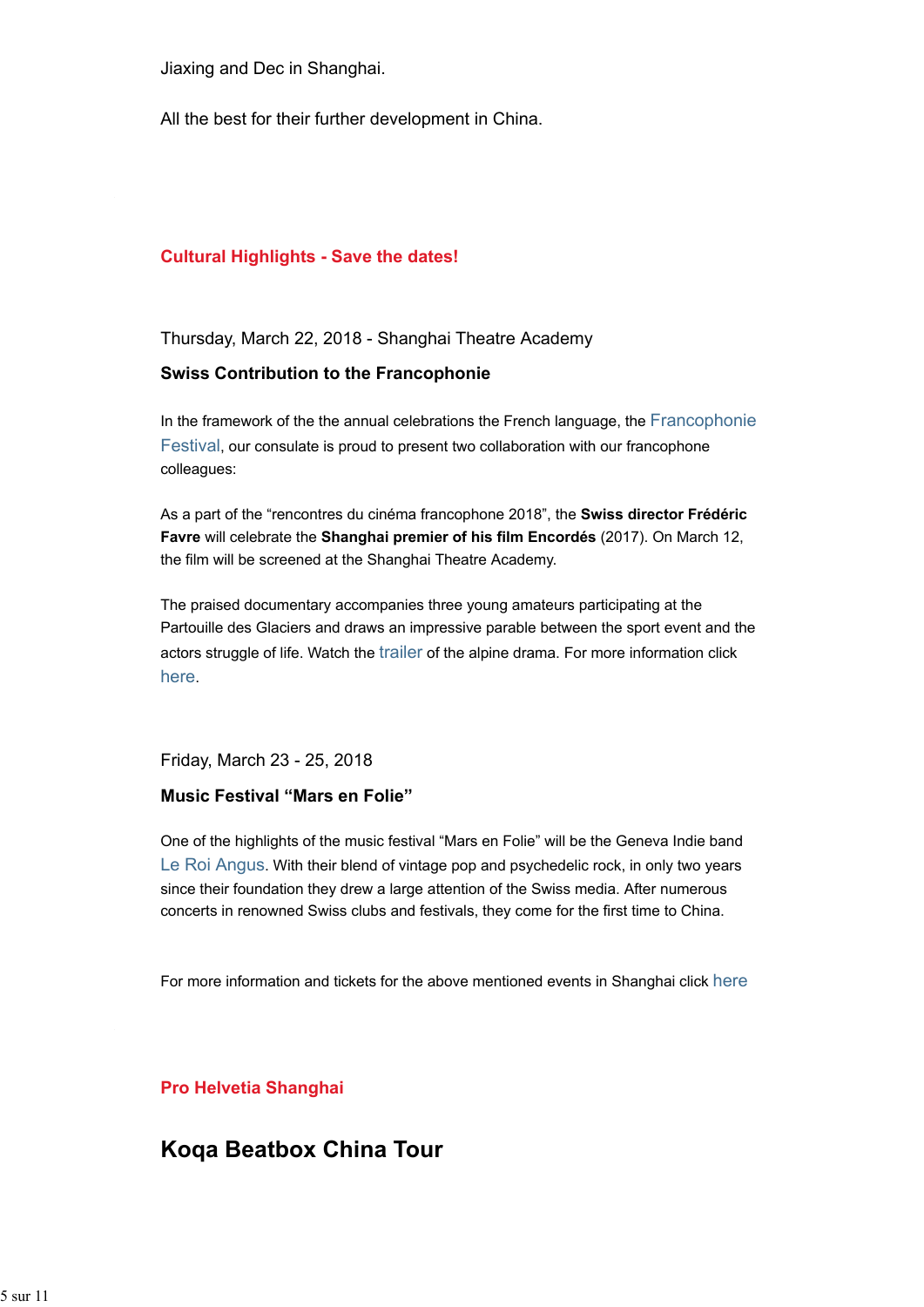The absolutely **"live band" Koqa Beatbox** is bringing their audacious and powerful music to Hangzhou and Shanghai. Koqa is a band of beatboxing, drums and trumpet, mixing Hip-hop and electronic music, including jazz, ethnic music and dubstep.

Koqa Beatbox. Provided by Pro Helvetia Shanghai, Swiss Arts Council.

Their shows offer original music and some captivating atmospheres.

Since then, they have participated in influential festivals such as Montreux Jazz Festival, Paléo Festival, and Festi'Neuch.

Armed with a strong stage experience, after having set foot **on the best stages of Switzerland,** the three musicians are determined to export their music and to meet a new audience, further away! China will be the first Asian country they set foot upon, with the support of Pro Helvetia Shanghai, Swiss Arts Council.

Koqa Beatbox China Tour

April 7, Loopy, Hangzhou April 10, Yuyintang, Shanghai

Supported by Pro Helvetia Shanghai, Swiss Arts Council prohelvetia.cn Wechat: pro\_helvetia

**First Swiss Education Fair in China 2018**

### **Swiss Business Hub**



Swiss Education Fair China @SBH China

## The first **Swiss Education Fair (SEF) in China 2018** will take place on **Saturday, 17th March 2018** (11am – 5pm) at Swissôtel Grand in Shanghai.

The fair is organized by the Swiss Business Hub China and supported by the Consulate General of

#### 6 sur 11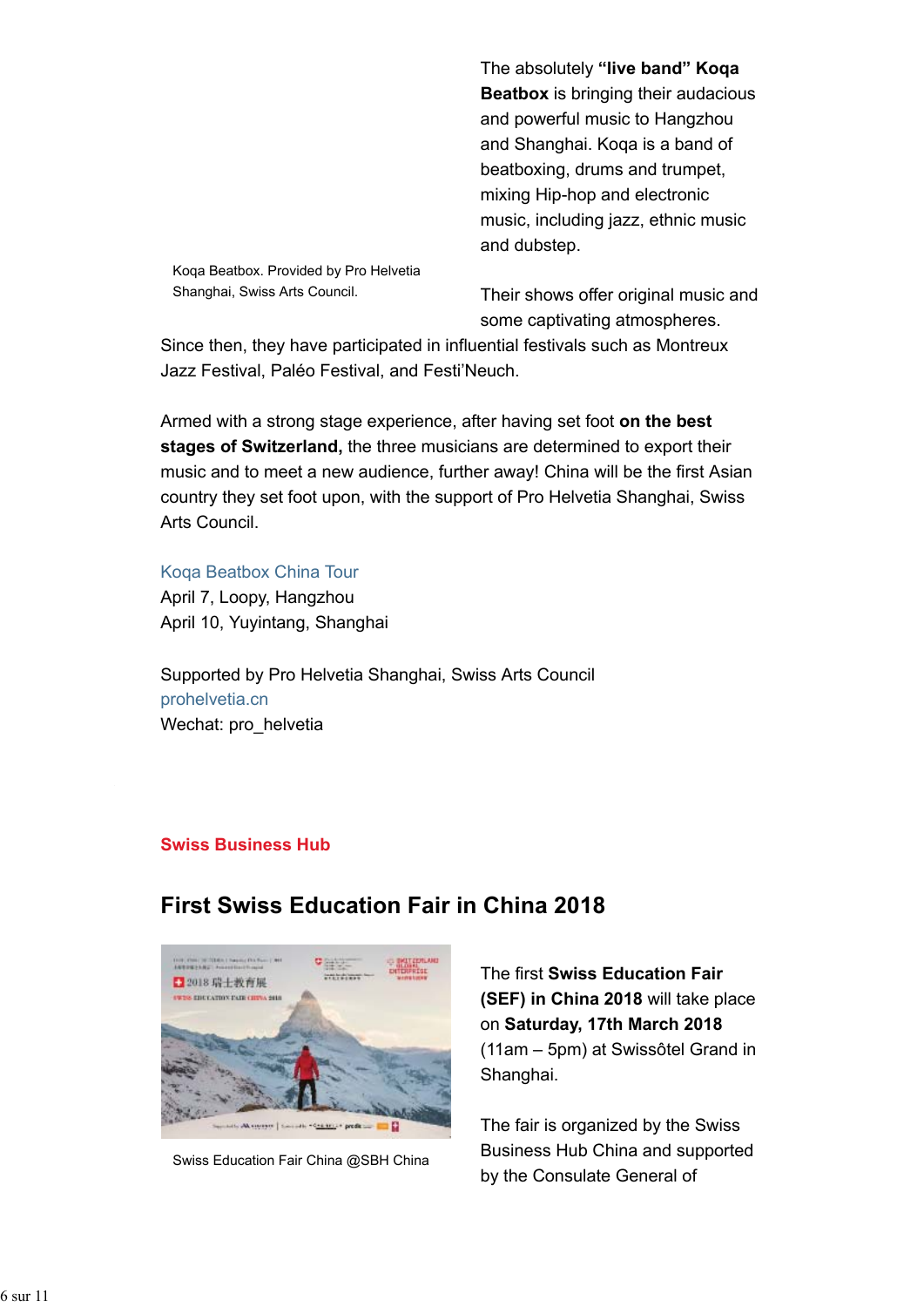Switzerland in Shanghai.

**Twelve organizations and schools** will present themselves, accompanied by a taste of Swiss lifestyle:

- Swissnex
- Lucerne University of Applied Sciences and Arts
- The Gymnasium & Internat Kloster Disentis (GKD) School
- CREA | Ecole du Groupe INSEEC
- Les Roches
- The School of International Hotel and Tourism Management
- Swiss Institute for Management and Hospitality
- Vatel Switzerland
- Ecole hôtelière de Lausanne
- B.H.M.S.Business & Hotel Management School
- Swiss Education Group
- IMI International Management Institute Switzerland

For more detailed information, please visit swiss education fair

### **swissnex China**

# **Outlook 2018**



Blockchain in Fintech – Future of Money November 2017 ©swissnex China

In 2018, we are not only celebrating the **10th Anniversary of swissnex China,** but we are also expecting many exciting events.

Very soon, we will kick off another Future of Money series event: Artificial Intelligence in WealthTech from April 9-11 in Shanghai, Beijing,

and Hong Kong respectively. We will also launch the Swiss Accessory and Watch Design Exhibition, continue the success of the Swiss University Alumni gathering during the 6th edition of the SWISS WEEK Shanghai, and the much anticipated Venture Leaders (September 16-25). Furthermore, we look forward to CES Asia 2018 with Swiss startups and, last but not least, the Jazz wonders during the ETH Big Band China Tour in our swissnex agenda.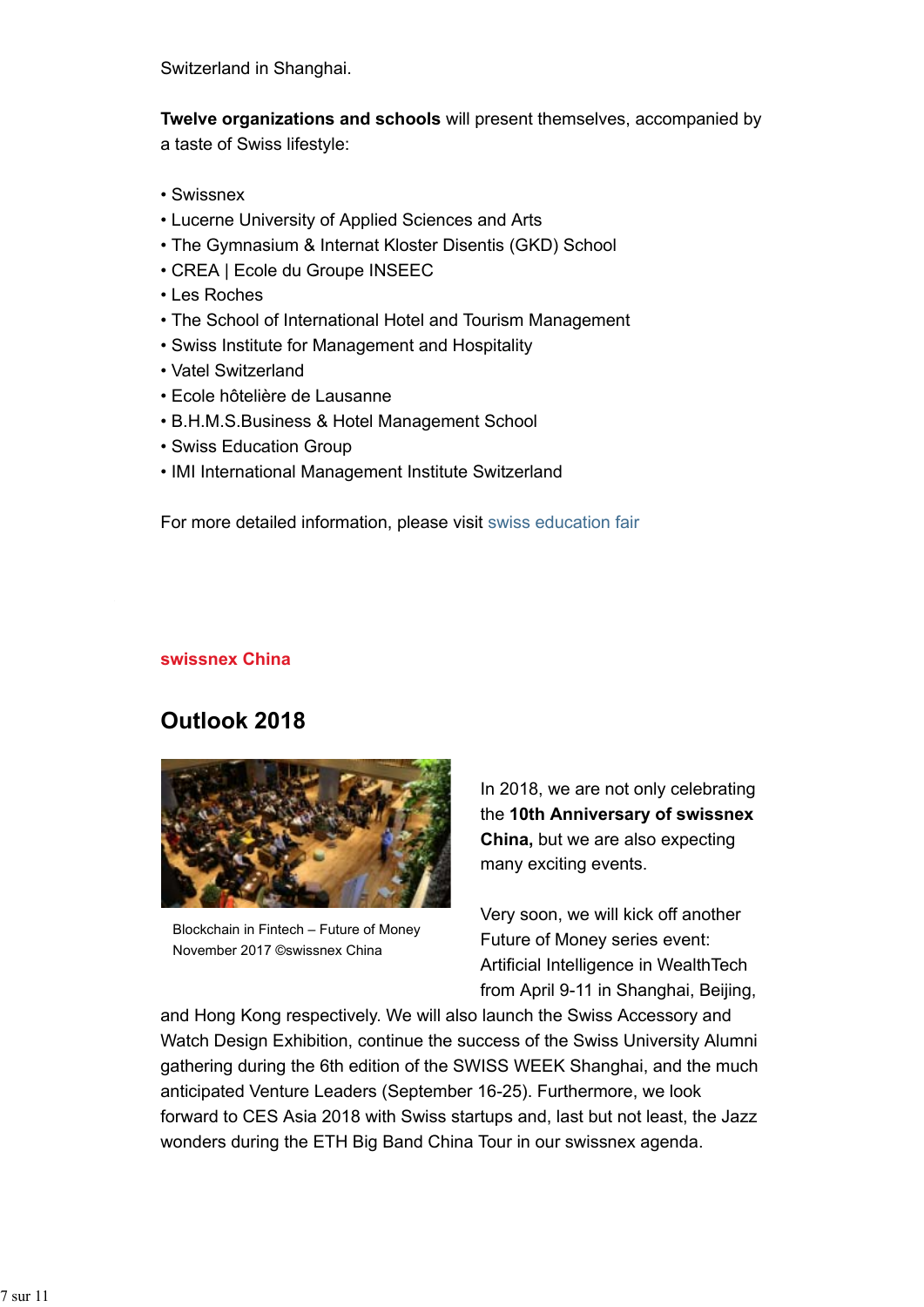More events and news will be released on our website swissnex, WeChat (swissnex), Weibo (瑞士科技文化中心), Twitter (@swissnex China), LinkedIn (swissnex China), Facebook (swissnex China) and Event Newsletter, register here.

### **SwissCham Shanghai**

## **Swiss Ball - March 17, 2018**



Flyer Swiss Ball Après Ski ©SwissCham

SwissCham invites our members, friends, and guests to our **Annual Swiss Ball 2018** for a glamorous and unforgettable night full of music, dance, fun and surprises!

Enjoy an exquisite gala menu, captivating entertainment and win great lucky draw prizes. In the après-ski atmosphere, our live bands and DJ will perform music, catchy tunes and thrilling dance vibes throughout the night!

**Buy your ticket** here**!** (Deadline Friday, March 9th)

# **The Regional Annual General Assembly**

This year's Regional Annual General Assembly (RAGA) of SwissCham Shanghai took place on Thursday March 1, 2018.

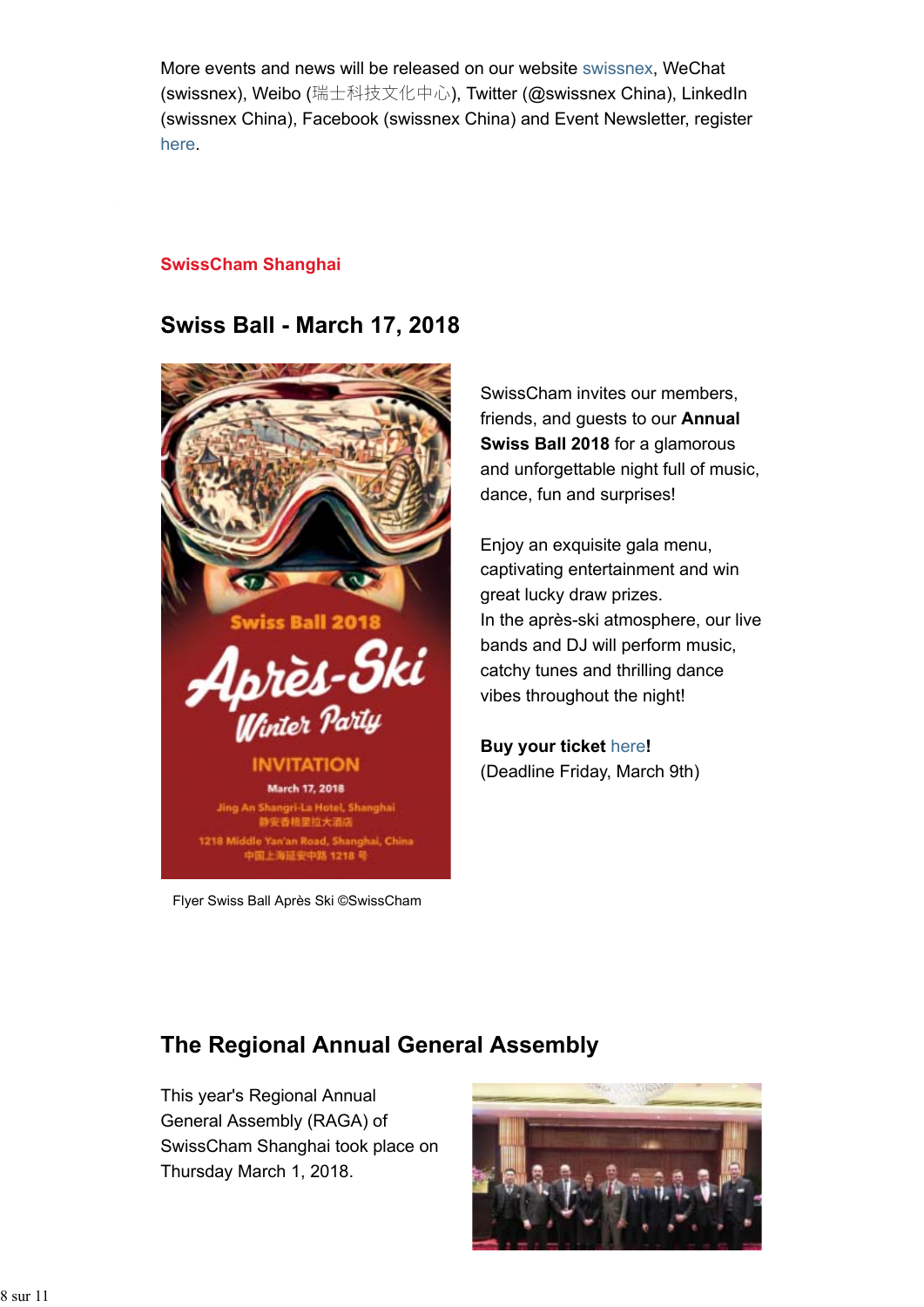**New Board:** Alberto Bertoz (President), Gianna Abegg, Edouard Le Bourgeois, Marco Hasler, Andreas Hunziker, Chao Liu, Olegario Monegal, Thomas Schweizer, Alfonso Troisi, Martin



RAGA 2018 ©SwissCham

Zuercher; Alexander Hoffet (Honorary Board Member).

# **The Bridge - Journal of SwissCham China**



The Bridge ©SwissCham China

The Winter issue of The Bridge magazine is available here and features the following topic:

## **The Sino-Swiss Free Trade Agreement**

This winter edition of The Bridge provides us with an update on the current state of the Sino-Swiss FTA. The results of a new survey of the Swiss business community in China by SwissCham reveal that implementing FTAs is a complex process.

While there is still a learning curve on both sides and some

administrative hurdles remain, this year has seen a healthy increase in exports to China, and there are encouraging signs it will remain so for the future.

## **Swiss Centers China**

# **Confident start into the New Year**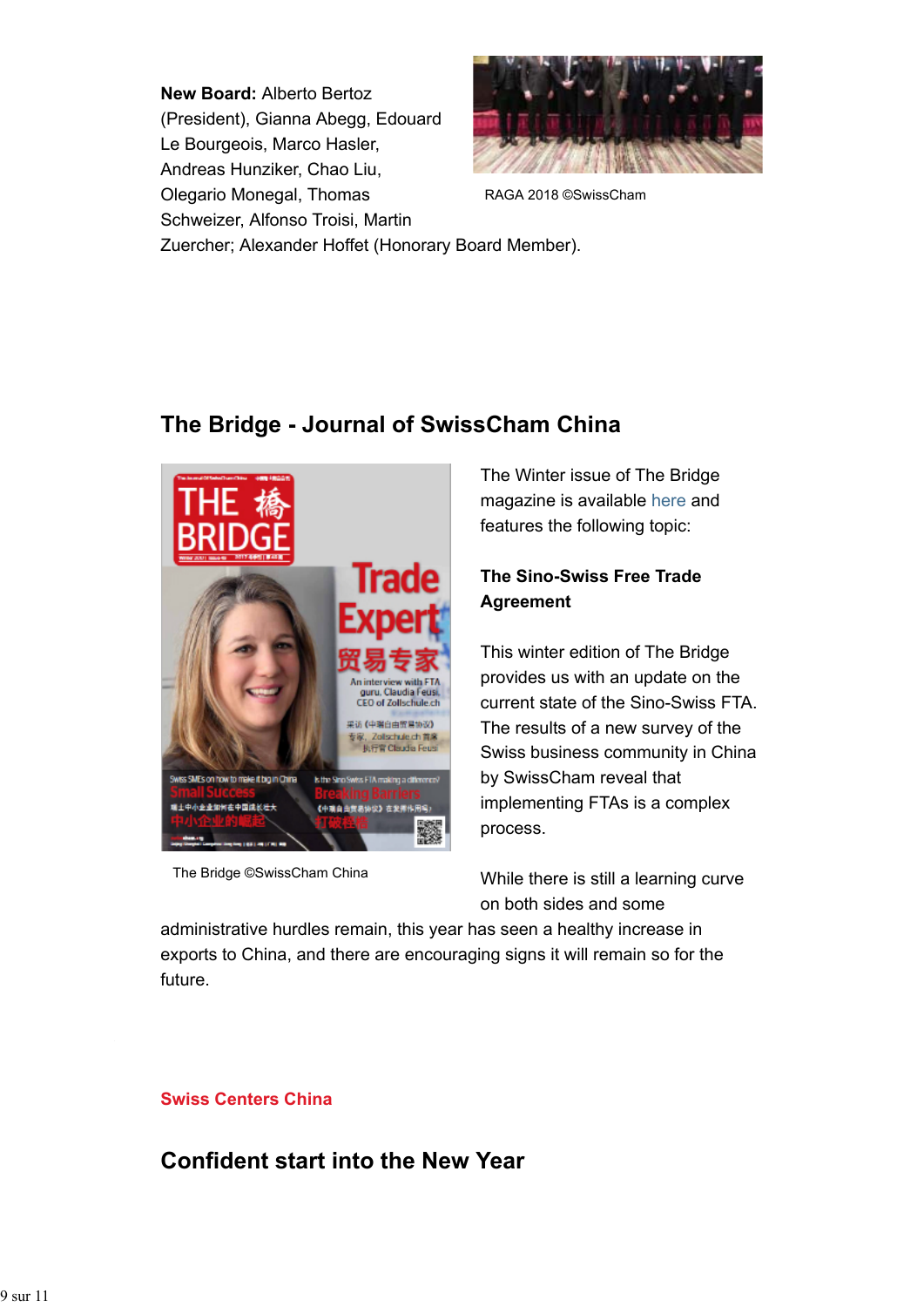Centers China found 2017 a very successful year for Swiss exporters to China. In 2017, Switzerland exported goods in the value of 16.7 billion CHF to China (including Hong Kong, registering a year-on-year growth of 13.8% and a new record. China (incl. HK) is now the largest importer globally for Swiss watches and precision instruments, importing goods in the value of 7.2 billion CHF

The latest press release from Swiss

Office Swiss Center Shanghai @Swiss Centers China

in this sector.

At the same time, Swiss business leaders have bright expectations from the Year of the Dog: 72% of decision makers in China expect "higher" or "substantially higher" sales in 2018 compared to 2017, found the Swiss Business in China survey. The full results of the survey are due to be released in March 2018.

For the latest updates in Sino-Swiss business and trade, follow us on WeChat (swisscenters), Weibo (瑞士中心·SCC) and LinkedIn (Swiss Centers China)

Read more

### **Swiss Club Shanghai**

# **Swiss Club Shanghai is calling for Jasser!**



Swiss Jass ©Swiss Club Shanghai

Shanghai on a regular basis.

Jassen is one of **Switzerland's most traditional game of cards** and it is played in many families in our home country. For more than 10 years, the Swiss Club Shanghai (SCS) has organized Jass events for the Swiss community in

We usually get together on the **last Monday of each month at 19:30h at Hunkeler Swiss Restaurant** to enjoy the game away from home in a relaxed atmosphere. Please check